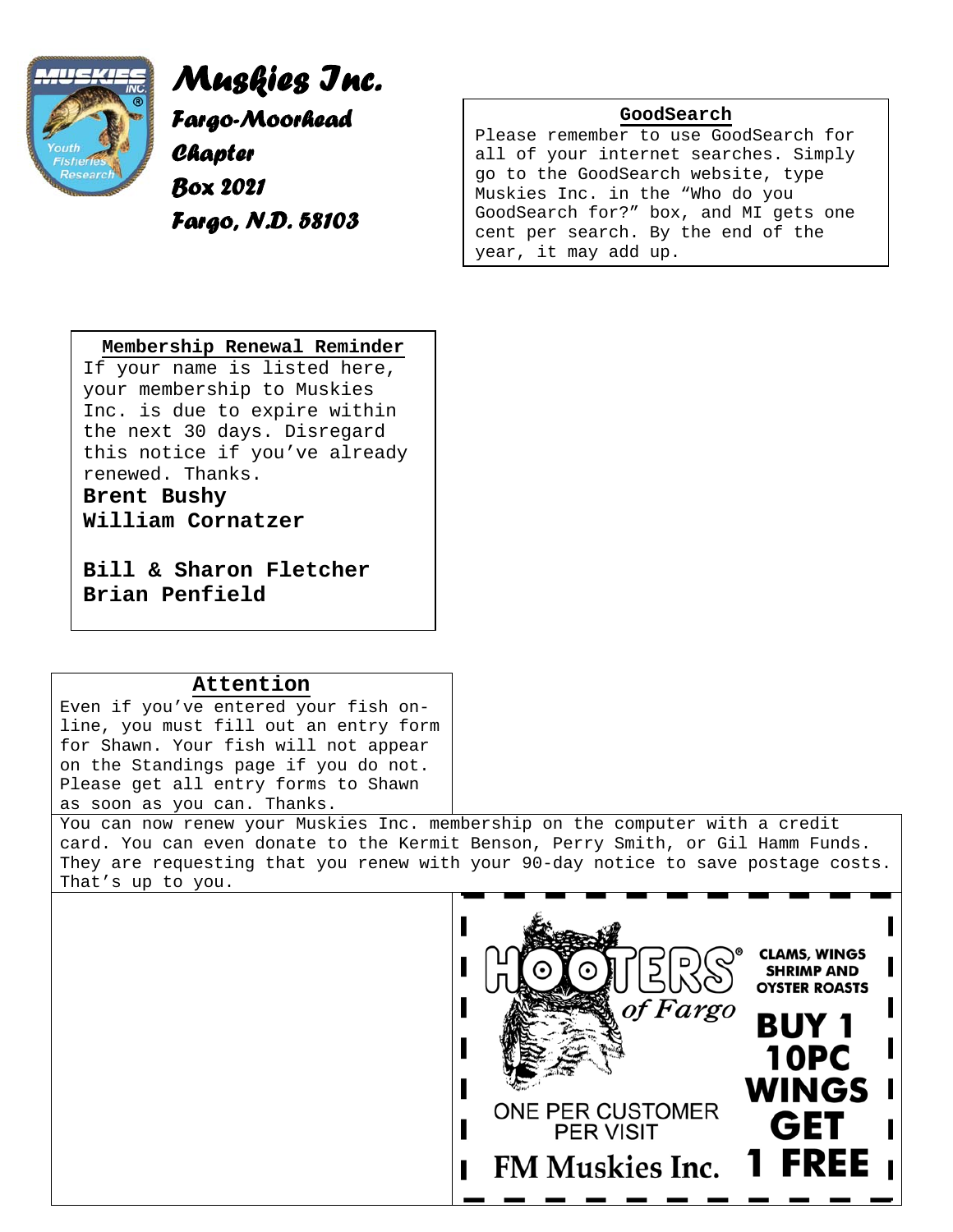## **FM Muskie, Inc. Officers**

#### *President*

Mark Stenger 47629 353rd Ave. Frazee, MN. 56544 218-342-2743 E-mail: stenger@eot.com

#### *Vice President*

Chris Schrom 513 12th St. E. West Fargo, ND. 58078 701-282-3920 E-mail: f11bmb@aol.com *2nd Vice President*

## Jon Holman

218-498-2202

#### *Secretary*

Shawn Earley 3220 12th St S, Apt 205 Moorhead, MN 56560 701-306-7228 E-mail: musky\_45@yahoo.com

#### *Treasurer*

Rick Eagleson 1521 S  $12^{th}$  St Fargo, ND 58103 701-235-6536

#### *RVP*

Brett Waldera 1656  $8^{th}$  St. E. West Fargo, ND. 58078 701-298-9032 E-mail: bjwaldera@i29.net

# **Board Of Directors**

Jon Jacobson – 701-212- 3720 Bob Collins – 218-847-7714 Ed Sweeney – 701-282-6000 Bud Anderson- 320-762-9977 Paul Haug – 701-280-2755 Jeff Cadwell – 218-234- 5633 Joe Hardy – 320-763-7755 Ben Swanson – 701-293-9643 Brian Grote – 218-790-0275 Ron Teschner- 701-642-3368

VP of Fisheries and Research Newsletter Editor/Publisher Club Photographer Research Director **Brad Waldera** 

**At our last meeting:** President Mark Stenger began the meeting by talking about the Detroit and Pelican Lakes on-ice clean up. The ice wasn't in the best condition, but the job got done. We'd like to thank the people who were able to help, and also the Sunlite Bar and grill for providing the food afterwards. It was well appreciated.

We then talked about the International Spring board meeting, and Ron Teschner gave a short rundown of how the voting went. The meeting began with each voting member stating their name, and at least one positive thing their Chapter had done in the past year. That took almost two hours, and it was quite clear that many projects are being done by the Chapters of Muskies Inc. in the areas of Youth, Fisheries, and Research. It was said that this was a "wake-up call" to the International and anyone else questioning what Muskies Inc. was accomplishing.

The Fargo-Moorhead Chapter recently held its annual Sturgeon fishing trip. It has become a tradition now, and gets to be more fun every year. This year's group caught well over 100 Sturgeon, including a 68-inch fish that weighed over 100lbs. Be sure to mark your calendar for next year's outing.

We talked about the Chapter Challunge. If you are interested in participating in this year's event, please contact Mark, Brian, or Brett to let them know.

On August  $18^{th}$  there will be an outing based out of the Shorewood Pub that we may need help with. "Women in the Outdoors", a group associated with the Wild Turkey Federation, is looking for people to guide women for a day of fishing. We will get more details later, but you may want to keep that date open.

Brett has put together an outing to LOTW from July  $18^{th} - 22^{nd}$ . The club will be staying at Pine Island Resort, and leaving Fargo Wednesday morning, the  $18<sup>th</sup>$ . If anyone needs a net-man, let me know. Contact Brett for more details about the lodging and costs.

Wednesday Night League was talked about. If you have any ideas to share that could help this event be even better than it is, let Brett, Mark, or Brian know. It's a great time, and some big fish are caught during league every year.

At the Next Meeting: We will have our annual leader making done. You are welcome to bring your own components, but we will have everything available to make leaders in any size you choose. The cost is usually around \$2.00 each. Remember, meeting is March  $21<sup>st</sup>$ , 7pm.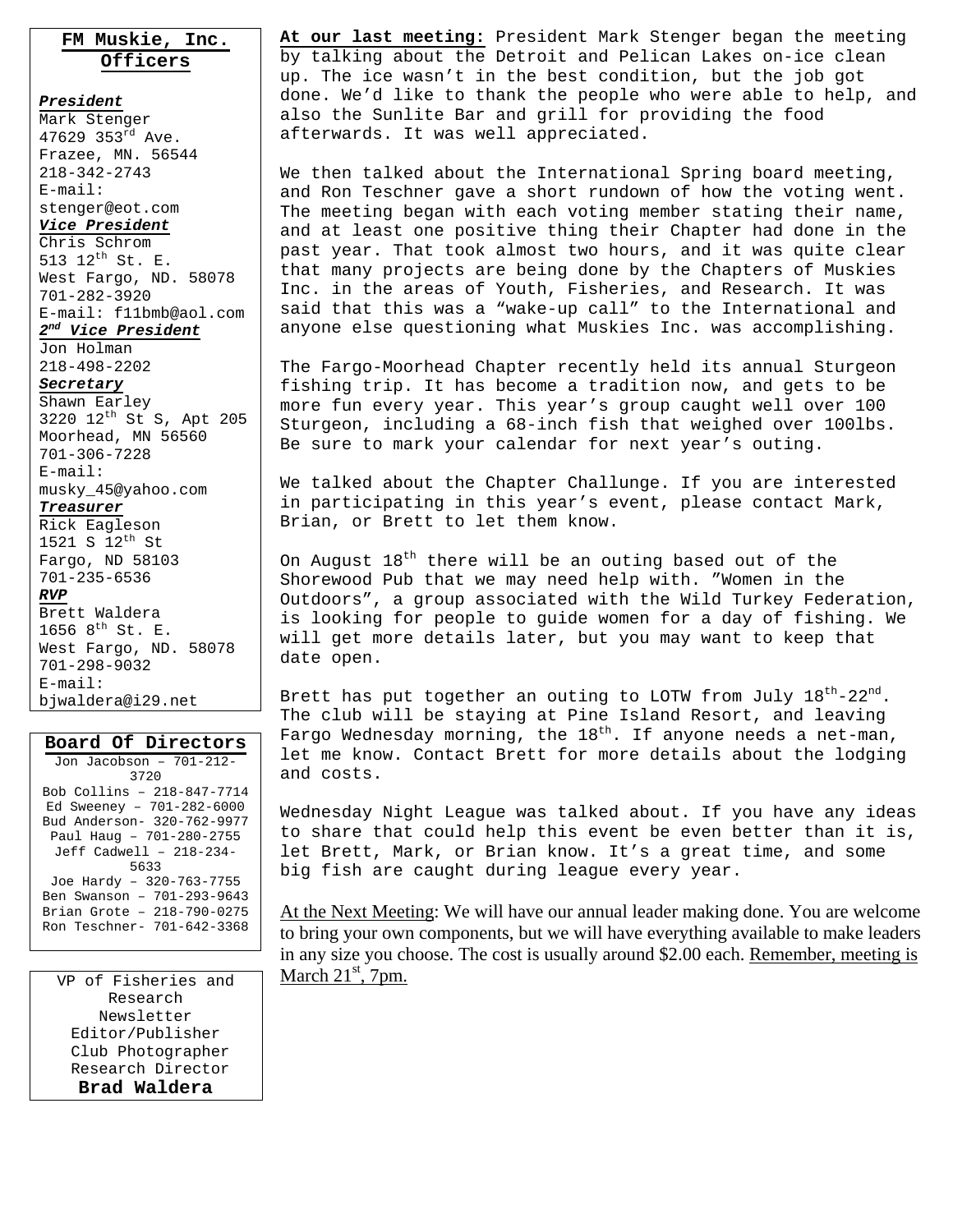# **President's Message**

# **Special Notice**

This month's meeting will be on **May 21st**, not May 28th as was noted in an earlier newsletter.

Sorry for the inconvenience.

See you all there.

Brad Waldera-Newsletter

# **Upcoming Events**

**May 21** – Regular meeting. West Fargo VFW 7pm.

**June 2** – Minnesota Muskie Season Opens

**June 13-15** – Gil Hamm Chapter Challunge

**June 25** – Regular meeting. West Fargo VFW 7pm.

**July 18-22** – Chapter Outing at LOTW.

### **Van Raden Construction, Inc.**

**Van Raden Properties, Inc.** 

402 35th Ave. North, Fargo, ND 58102 Phone 218-233-2731 - Fax 701-232-8073 *Serving the Fargo, Moorhead, Dilworth, Grand Forks Areas* Apartments, Duplexes and Town Houses For Rent Manufactured Homes Rental and Sales Manufactured Home Park Lots for Rent Commercial Property For Rent and/or Build to Suit Cold Storage Rental Spaces Available

# **JDRC Rod Builders**

**Jay Ross, Prop.** 

**RR 1 Box 153A** 

# **Ortonville, MN 56278**

**(320) 839-2727**





QUIET POWER CATCHES FISH **Authorized Service Center Bob's Trolling Motor Service** Motor Sales - Parts - Service Mon. - Sat. 6 p.m. -10 p.m. West Fargo, ND · (701) 281-9566 · (701) 306-5692